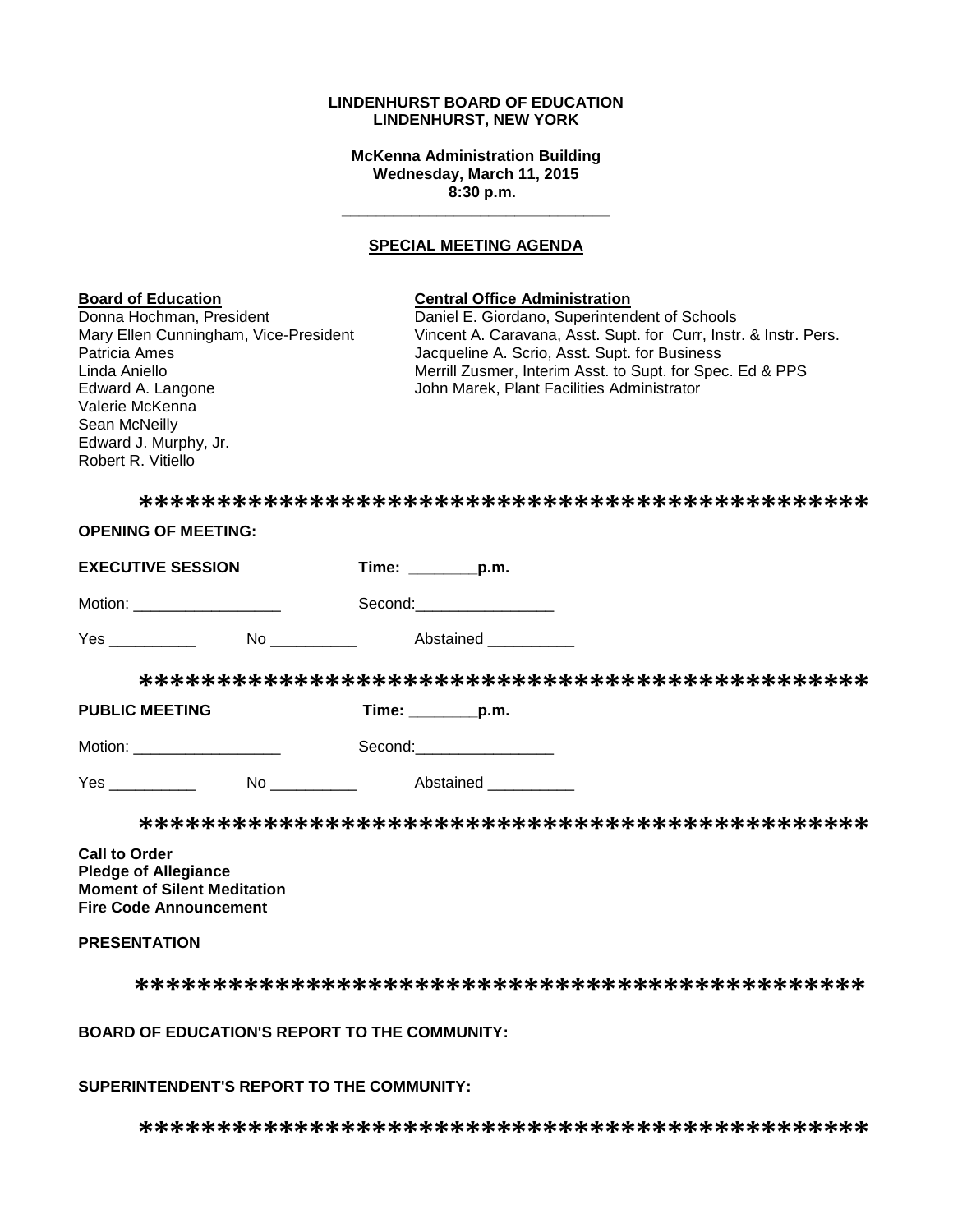# **AGENDA QUESTIONS FROM THE BOARD OF EDUCATION:**

### **INDIVIDUALS AND DELEGATIONS:**

## **TRUSTEE'S REQUEST:**

## **SUPERINTENDENT'S RECOMMENDATIONS:**

#### #1. 3020a Proceedings

WHEREAS. the Superintendent of Schools has preferred charges against the employee named in Confidential Schedule "A" pursuant to Section 3020-a of the New York State Education Law; and

WHEREAS, the Board of Education has determined, by a vote of a majority of all the members of the Board, that probable cause exists for the charges preferred against said employee by the Superintendent of Schools;

BE IT RESOLVED that the employee named in Confidential Schedule "A" is hereby suspended with pay pending a hearing on the charges and the final determination thereof.

BE IT FURTHER RESOLVED, that should the employee named in Executive Session either waive his or her right to a hearing, or be found quilty of the charge(s) after a hearing, the Board of Education shall seek his or her termination from service in the Lindenhurst Union Free School District.

Yes \_\_\_\_\_\_\_\_\_\_\_\_\_ No \_\_\_\_\_\_\_\_\_\_ Abstained \_\_\_\_\_\_\_\_

#### **SCHEDULES**

### **UNFINISHED BUSINESS**

# **NEW BUSINESS**

## **SUPERINTENDENT'S REPORTS**